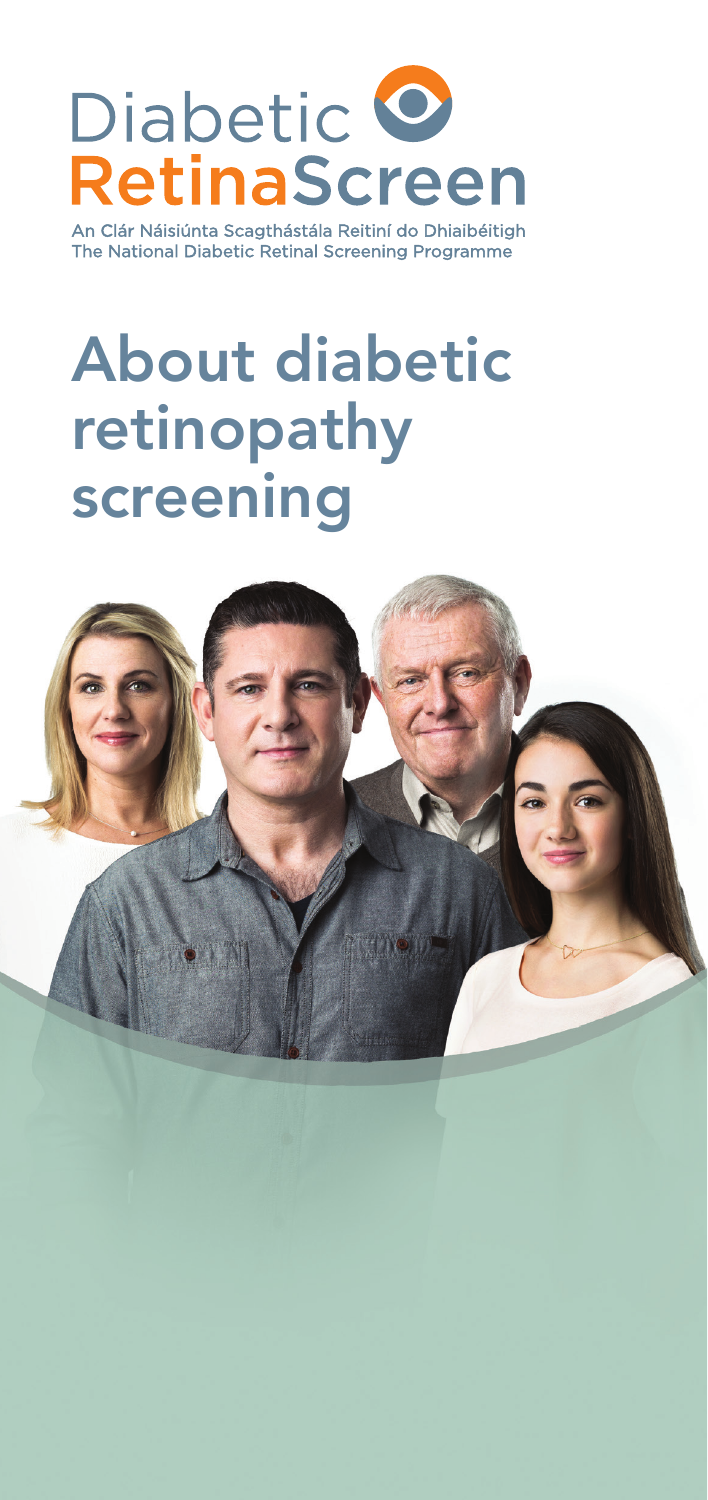# What is Diabetic RetinaScreen?

Diabetic RetinaScreen – The National Diabetic Retinal Screening Programme is a governmentfunded programme that offers free, regular diabetic retinopathy screening to people with diabetes aged 12 years and older.

## What is diabetic retinopathy?

Diabetic retinopathy is a common complication of diabetes which affects the small blood vessels in the lining at the back of the eye. This lining is called the retina. The retina helps to change what you see into messages that travel along the sight nerve to the brain. A healthy retina is necessary for good eyesight. Diabetic retinopathy can cause the blood vessels in the retina to leak or become blocked and damage your sight.

# What causes diabetic retinopathy?

When someone has diabetes, over time the blood vessels in the retina become thicker and the blood flowing in the blood vessels slows down. In the early stages, diabetic retinopathy will not affect the sight, but if the changes get worse, eventually the sight will be affected. Diabetic retinopathy is the name for two different changes in the retina which can affect the sight:

Diabetic macular oedema – where leaky blood vessels affect the part of the retina called the macula. If fluid leaks from these vessels and affects the centre of the macula, the sight will be affected. This is the more common eye change.

Proliferative diabetic retinopathy - where fragile new blood vessels form on the surface of the retina over time. These abnormal vessels can bleed or develop scar tissue causing severe loss of sight.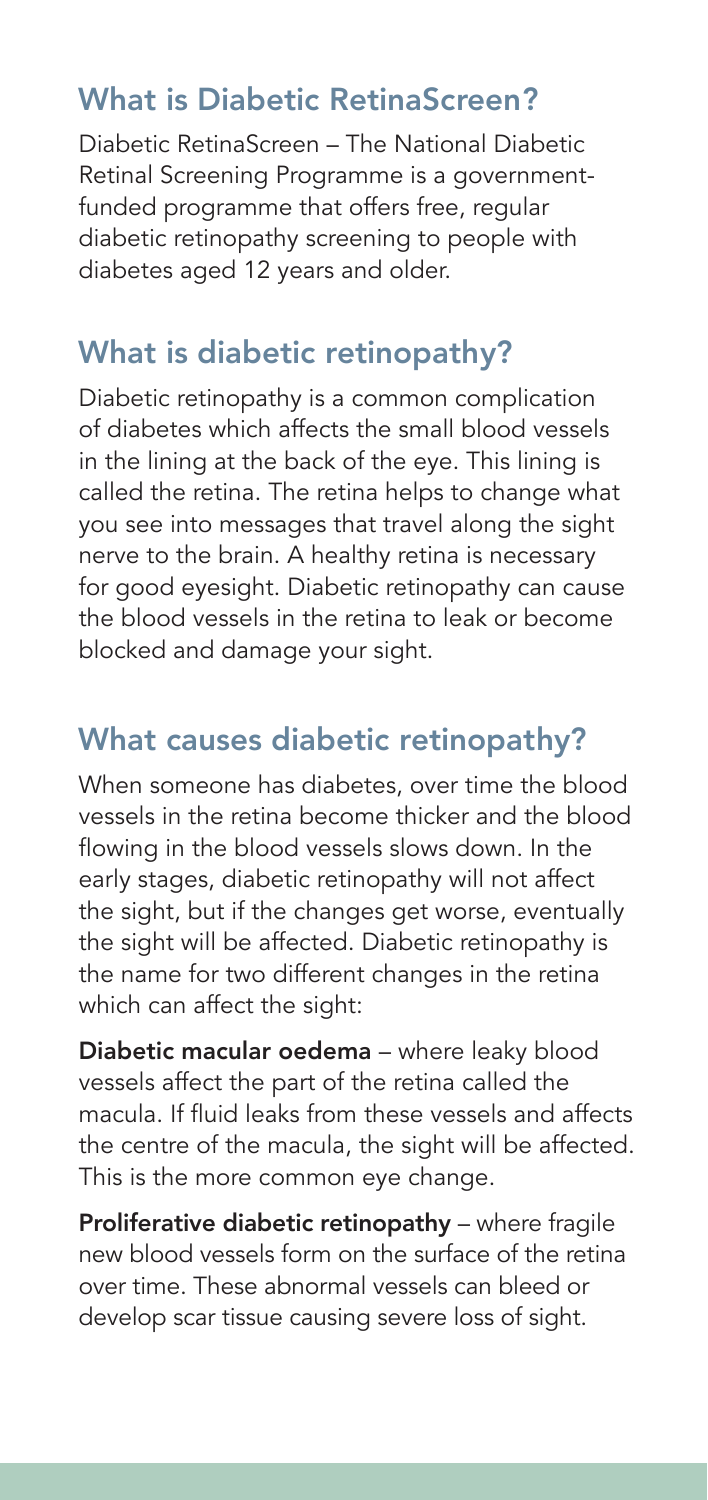Both diabetic macular oedema and proliferative diabetic retinopathy can be treated and managed if they are detected early enough. If they are left untreated, sight problems will develop.



## Who is at risk of developing diabetic retinopathy?

Anybody with diabetes, either Type 1 or Type 2, is at risk of developing diabetic retinopathy. The longer you have had diabetes, the more likely you are to develop diabetic retinopathy.

### What is diabetic retinopathy screening?

Diabetic retinopathy eye screening uses specialised digital photography to look for changes that could affect your sight. Regular eye screening can detect diabetic retinopathy before you notice any changes in your sight.

#### Why is diabetic retinopathy screening important?

Diabetic retinopathy may not have any symptoms in the early stages or may not affect your sight until the changes to your eyes are quite advanced. For this reason, regular eye screening is very important. Untreated diabetic retinopathy is the most common cause of sight loss in people of working age. When the condition is caught early, treatment is effective at reducing or preventing damage to your sight. Diabetic retinopathy eye screening is a key part of your diabetes care.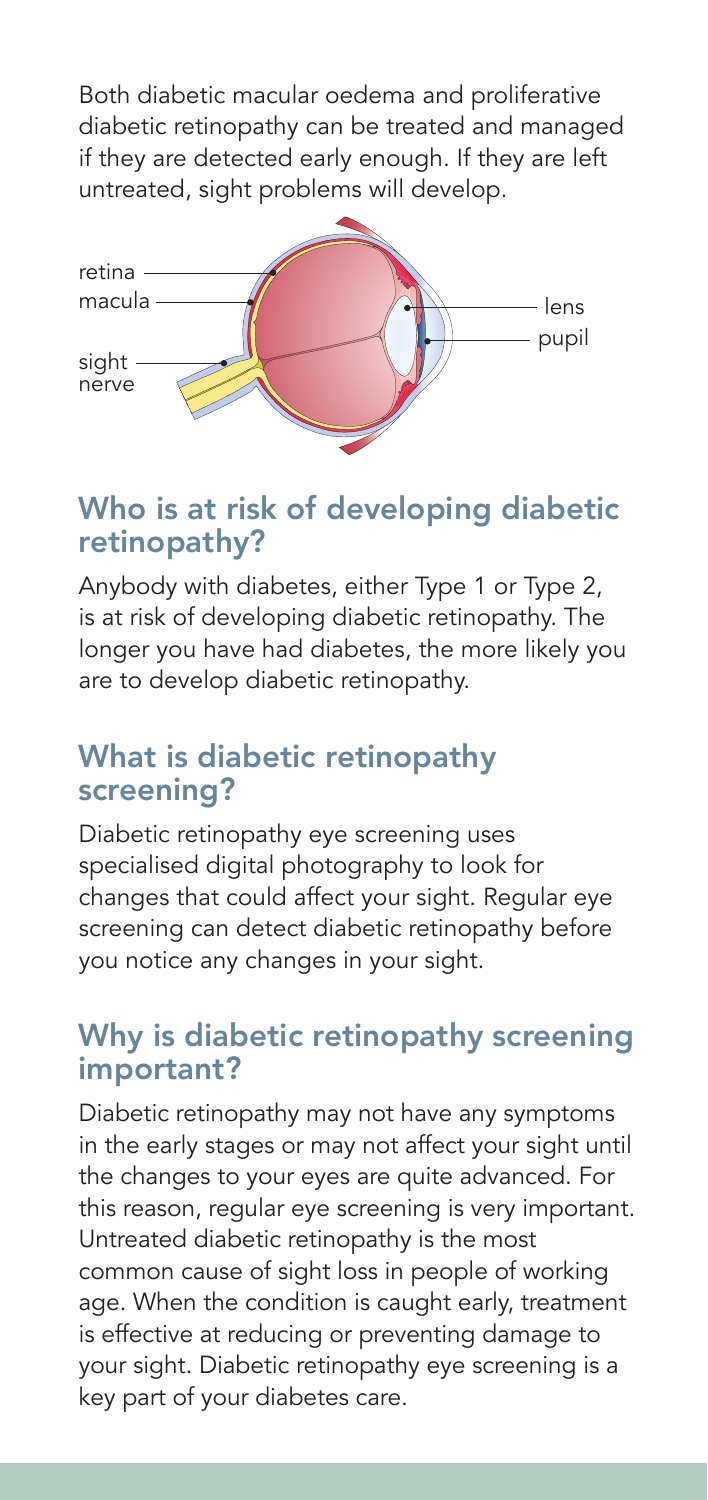## How do I get a diabetic retinopathy eye screening appointment?

- Step 1: If the programme has been informed you were diagnosed with diabetes, you will be invited by letter to attend for screening.
- Step 2: When you get the letter you must call the Freephone number 1800 45 45 55.
- Step 3: When you phone you will be asked to provide consent to give the programme permission to receive, hold and share your personal details within the programme.
- Step 4: You will then be sent an appointment letter to attend for free diabetic retinopathy screening at a local screening centre.

If you are under the age of 16, you must be accompanied by your parent or guardian.

### What will happen during the eye screening appointment?

- Drops will be put in to your eyes to temporarily make your pupils larger. You may find the drops sting.
- Photographs of the back of your eyes are taken with a digital camera. The camera does not touch your eyes. Photographs are sent to an expert to review.
- The appointment will last about 30 minutes.

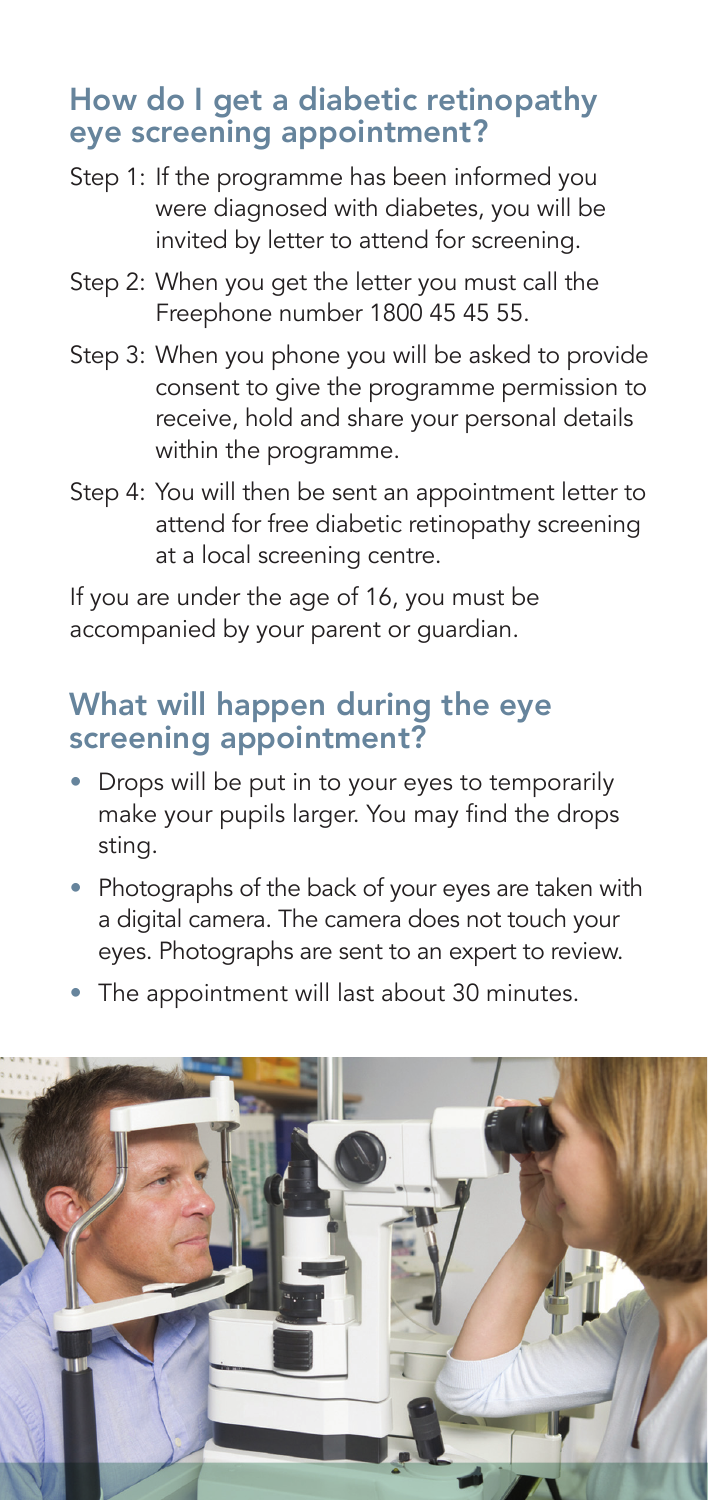## Practical hints and tips for the day of your appointment

- If you wear glasses (distance glasses in particular) or contact lenses bring them along.
- Your eyes can feel sensitive after the eye drops sunglasses may help.
- You should eat as normal, there is no need to fast.
- You should not drive or operate machinery after your eye screening appointment as the eye drops will affect your sight for up to nine hours.

# About your result

A letter about your result will be sent to you within three weeks of your appointment advising of the next steps. Most people will have a normal result. They will have no retinopathy or will have early changes to their retina (or eyes) and will be invited back for routine diabetic retinopathy eye screening.

You will be contacted for a further appointment if:

- The photographs are not clear enough to give a result.
- You have diabetic retinopathy which needs to be assessed.
- Other eye conditions not caused by diabetes are detected and need to be assessed.

Any follow up or further assessments of diabetic retinopathy that are recommended as part of the screening programme are free of charge.

#### How can I prevent or reduce my risk of developing diabetic retinopathy?

- Control your blood sugar and blood pressure.
- Take your medication as prescribed.
- Attend your free diabetic retinopathy eye screening appointments.